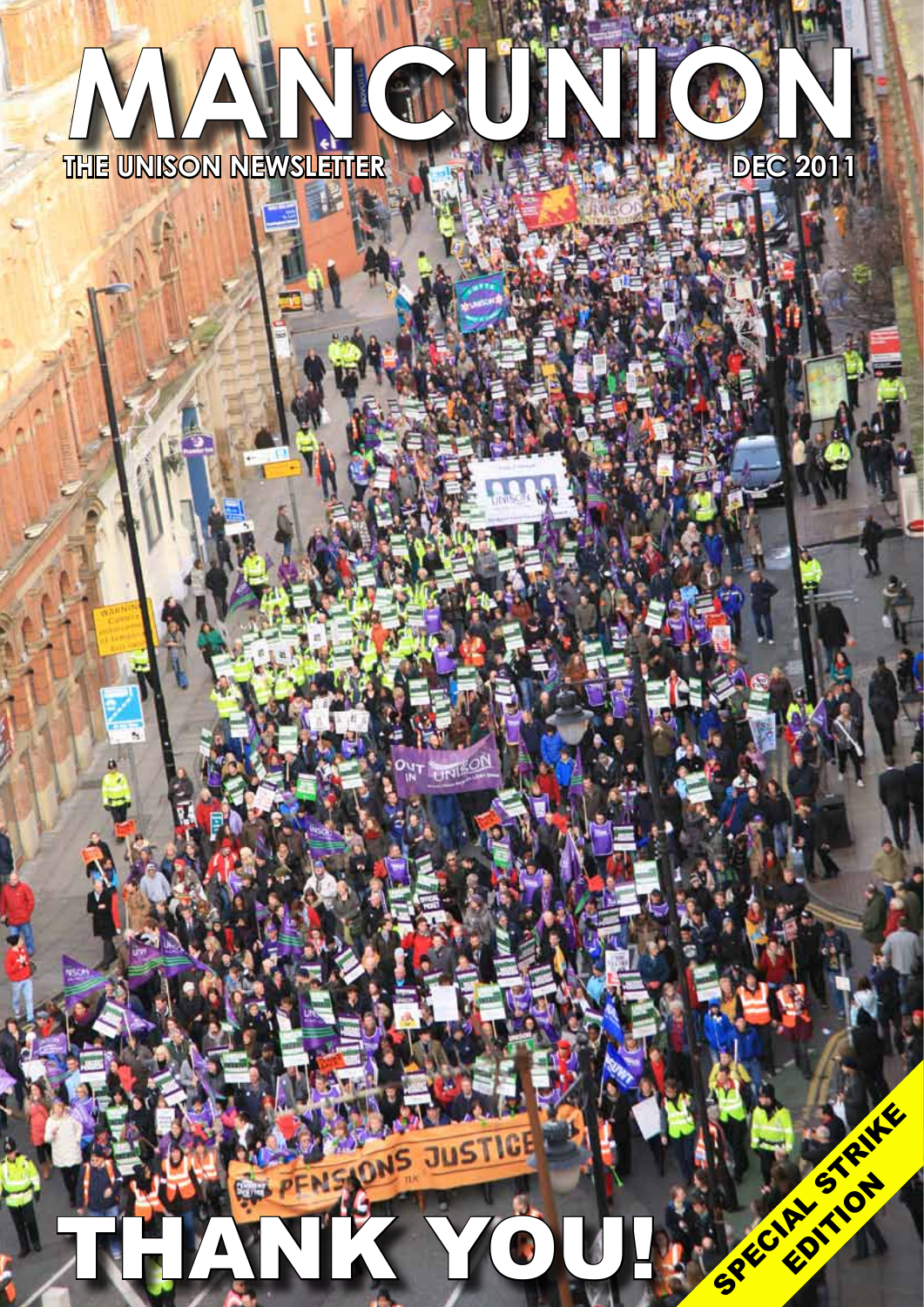In the first instance, if you have a work problem or query then get in touch with your local UNISON steward or workplace representative. Otherwise, telephone the Branch Office directly on the number below.

### **UNISON Manchester, Sixth Floor, Sunlight House, Manchester M3 3JZ Tel: 0161 254 7500 Fax: 0161 274 7365**

If you have a membership query, please contact the Branch on the number above or you can email the Branch via the website at: **www.unisonmanchester.org**

UNISON Manchester is organised by the Branch Executive Committee and is supported by skilled staff locally, regionally and nationally. The UNISON Manchester Branch Officers are listed below.

**Branch Chair:** Noel Bayley

**Vice Chair:** Eddy Redmond

**President:** Mo Baines

**Vice Presidents:** Rodney Lund & Kate Russell

**Branch Secretary:** Pat McDonagh

**Assistant Branch Secretaries:** Cath Baggaley, Julie Connolly, Evelyn Doyle, Eddy Redmond, Jane Slater, Steve Swift,Patrick Taylor & Rena Wood.

**Equality Officer:** Sonia Stewart

# **Branch Treasurer: Julie Connolly**

**Communications Officer:** Rod Fawcett

**Branch ULR Coordinator:** Steve Lynch

**Education Officer:** Steve Swift

*Mancunion* **Editor**: Noel Bayley

**Proofreader***:* Mark Bowden

**Education Officer:** Steve Swift

**Chair of Health and Safety Committee:** Geoff Archibald

**International Officer:** Isobel McVicar

**Welfare Officer:** Helen Clarke

**Photographs:** thanks to Richard Searle.

The Branch Executive Committee, the Branch's decisionmaking body, comprises of stewards from across all the workplaces represented by the Branch plus elected Officers.

 All members of UNISON Manchester are encouraged to attend meetings, vote in Branch elections and get involved in our campaigns and activities.

We are always looking for people who feel they can contribute to the work of the Branch and help other members. This could be a regular commitment or you could be a 'mailbox' steward and help pass on UNISON information to members in your workplace. The Branch provides training courses, advice



# *In my view...*



**O**n behalf of the UNISON Manchester Branch, I would like to thank stewards and members for all the hard work they put in to make the strike, march and rally on 30 November 2011 such a tremendous success.

To those who helped in the organising before the day, and all those who got in early to picket so successfully and to the thousands of our members who took part in the historic march, thank you.

The march was far bigger than anyone predicted, and showed the deep strength of feeling of our members and of our colleague public sector workers.

It was significant that the reaction of the vast majority of the public who saw the march was overwhelmingly positive.

Many were moved by the support of members of the public throughout the march in the city centre, and by the huge and welcoming reception our health members gave as the march passed the hospitals along Oxford Road.

There's still a lot more to be done to make progress on both our pensions and pay and the attacks on our services and jobs.

But everyone should be proud of what we did on 30 November in showing what being part of our union is all about.

We know the future will not be easy, but we showed collectively that we can stand up and challenge this Government, and receive the support of the public.

For many of our members this will have been their first experience of taking part in strike action and such a massive demonstration in Manchester.

Thanks for what you all did and may I take this opportunity to wish you all a Merry Christmas and a Happy New Year.

*Pat McDonagh (Branch Secretary)*

**MANCUNION 2**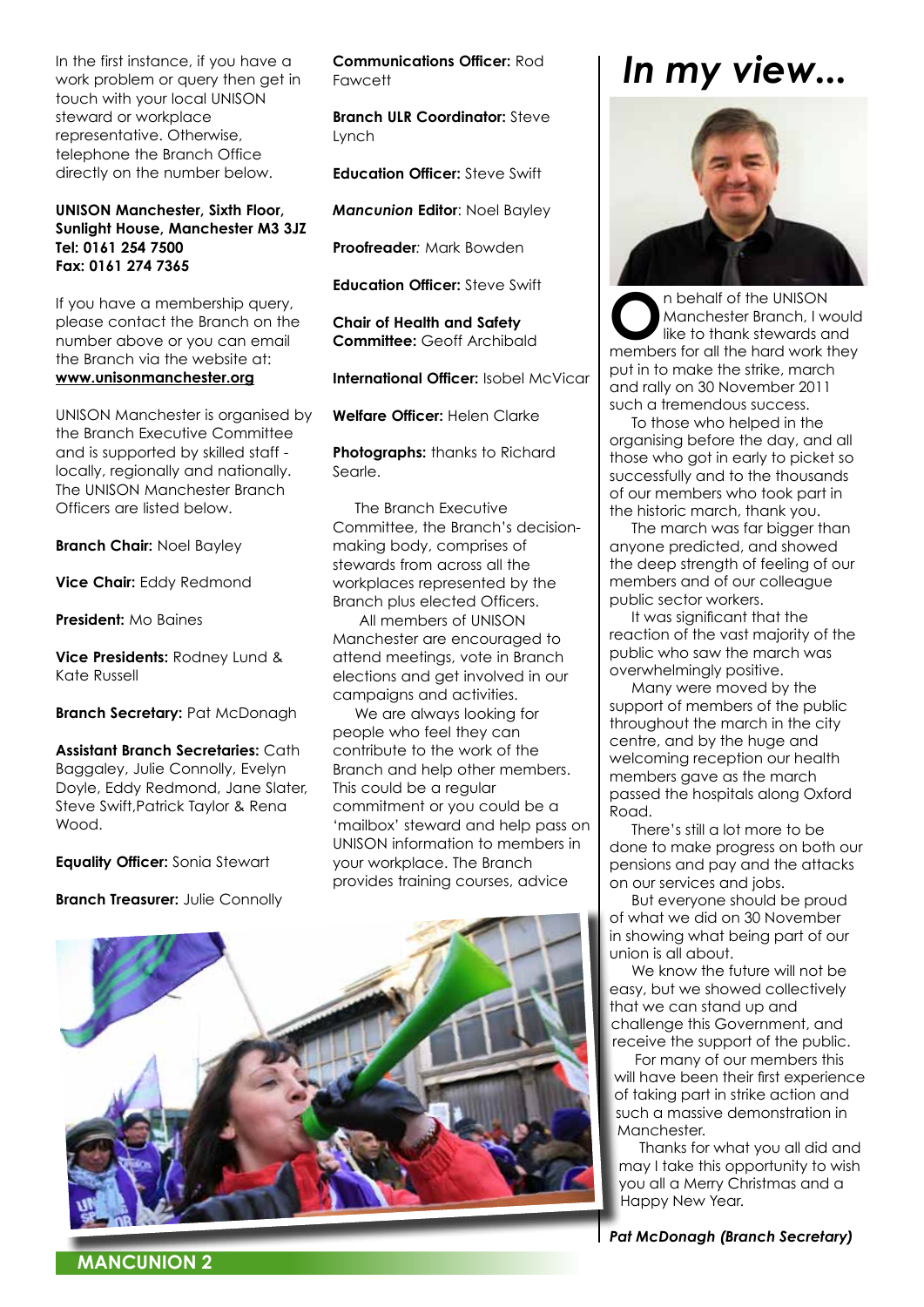

**MANCUNION 3**